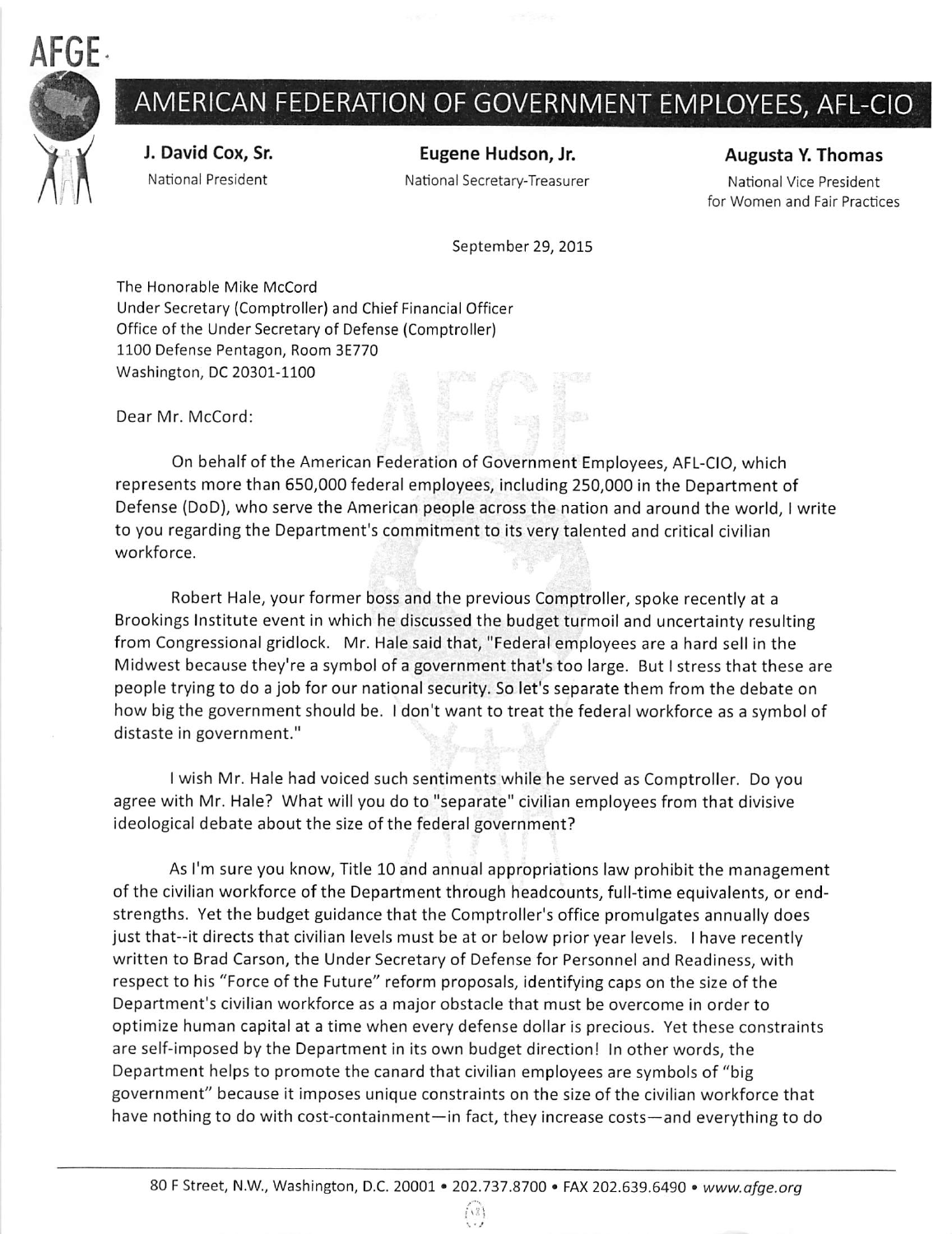with casting the civilian workforce as the villain in a "big government" morality play, one which must be caged, contained, and constrained.

 $\bullet$ 

I ask that you take action to immediately lift the caps on the size of in-house workforces so that they can instead be managed by budgets and workloads—this would be an important first step towards ensuring that the Department's civilian employees are not a "symbol of distaste in government" but rather reinforce the undeniable fact that they are absolutely critical to the provision of the national security mission and force readiness. Among other things, civilian employees work in the depots and in the shipyards; they prepare and sustain weapons systems, and ensure the logistical supply flow of those weapons around globe; they operate bases and installations; and they train, provide medical care for, and support the families of our soldiers, sailors, airmen, and marines. Civilians are not just "bureaucrats" inside the Beltway; in fact, the majority of the Department's 750,000 civilian employees are electricians, welders, doctors, police officers, firefighters, nurses, teachers, warehouse clerks, and mechanics, to identify just a few professions.

If there is work to be done and money to pay for that work to be done, the Department's managers should not be prevented from using civilian employees simply because they are civilian employees. Instead, performance decisions should be based on the usual criteria of law, policy, risk, and cost, consistent with 10 USC 129. The Department, which has imposed caps on the size of its civilian workforce that are intended to prevent it from growing beyond its size in 2010, claims that exceptions are allowed, so that the practice really isn't arbitrary or illegal. However, the process by which exceptions are sought and reviewed is as cumbersome as it is forbidding. In fact, increases in in-house staff, whether initiated by the Pentagon or required by the Congress, must usually be offset with comparable numbers of reductions elsewhere in the civilian workforce.

Because of the caps, work currently performed by civilian employees is being contracted out, regardless of cost or the law. Because of the caps, new work that should be performed by civilian employees for cost or performance reasons is instead being outsourced. Because of the caps, outsourced work that should instead be performed by civilian employees remains privatized, even if in-house performance would save money or be consistent with law and policy. The caps pervert sourcing decisions throughout the Department--it defies belief that the Department would be able to pay for performance of a function by a contractor or military personnel but not civilian employees, even when the lattermost workforce would be the most cost-effective or consistent with law, policy, and risk-mitigation.

In the ruthless management of the civilian workforce by full-time equivalent caps, rather than costs, the Pentagon not only increases overall workforce costs by, effectively, requiring the use of more expensive contractor and military personnel, but it also biases management towards cutting lower-level employees, regardless of their utility or cost-effectiveness, in order to quickly reduce in-house staffing levels. This in turn arbitrarily increases the average cost of a civilian employee, which waves a red flag in front of the "big government" bulls.